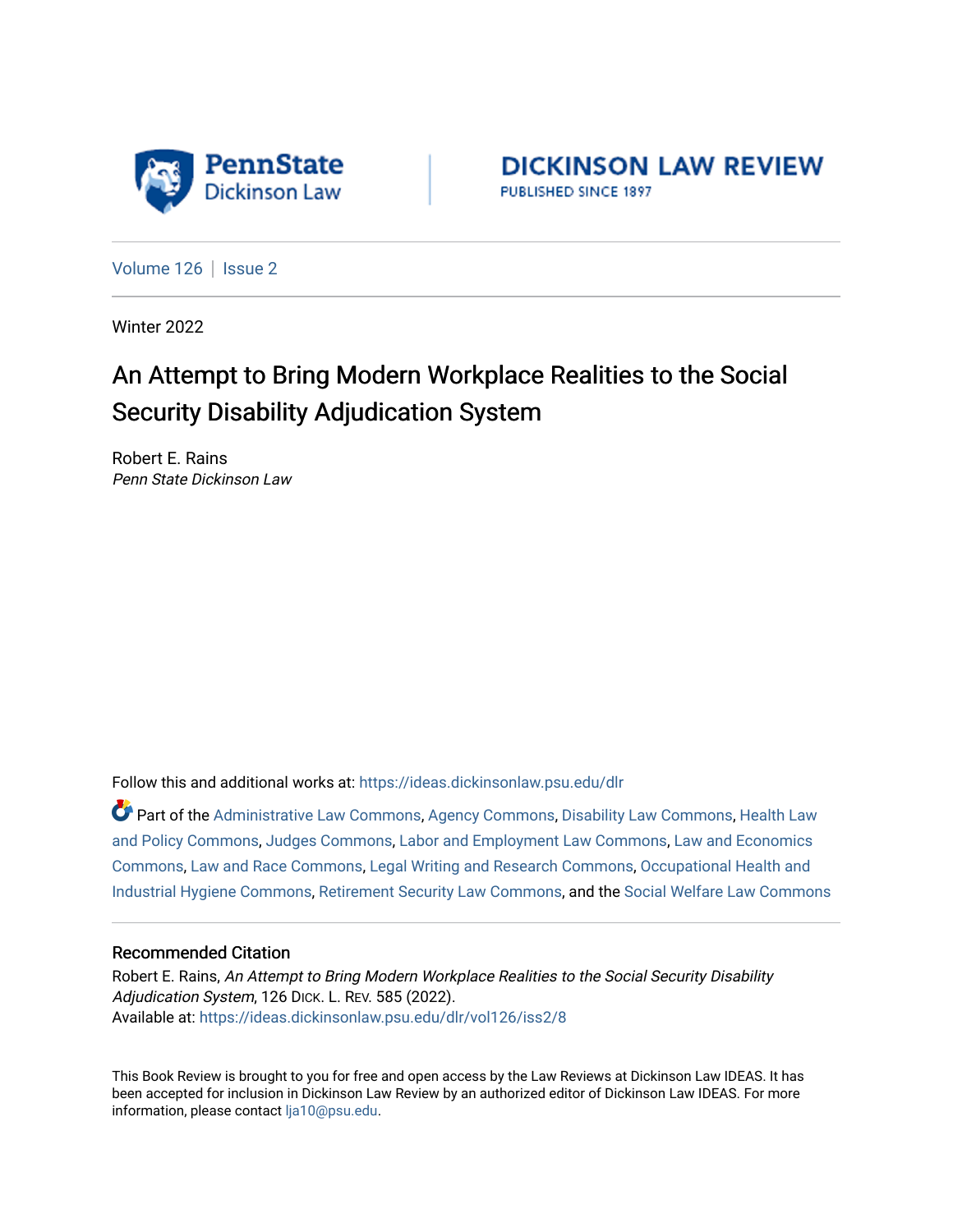## An Attempt to Bring Modern Workplace Realities to the Social Security Disability Adjudication System

## Robert E. Rains\*

In *Social Security Disability Law and the American Labor Mar*ket,<sup>1</sup> Jon C. Dubin<sup>2</sup> has made a significant contribution to the field of disability law. The book provides a detailed account of the longstanding and ongoing disputes among Congress, the Social Security Administration, and the courts on the fundamental question of who should be excused from working because of disability and granted economic and health care support by the government. Dubin explores the obvious flaws in the current adjudicative system, including reliance on outdated labor market data, demonstrates the fallacious assumptions of those who would make the system even harsher than it is today, and suggests sensible improvements.

When the Social Security Act was originally enacted in 1935, it contained no provisions for the benefit of persons with disabilities. Two decades later, in 1954, Congress took the first small step to protect disabled workers by creating the "disability freeze program." This program provided neither cash benefits nor health insurance, but only a "freeze" on the disabled worker's earnings record. If the worker lived into retirement age, the worker's monthly retirement benefit amount would not be adversely affected by nonpayment of FICA taxes during a period of disability. Then, in 1956, Congress finally added Social Security Disability Insurance (SSDI) cash benefits for disabled workers. Through a series of amendments, Congress later added Medicare coverage for disabled workers, subject to various limitations, and created the Supplemental Security Income (SSI) program for indigent, disabled individuals who lack insurance coverage. In most states, individuals on SSI also

<sup>\*</sup> Professor emeritus and founding director, the Disability Law Clinic (now part of the Community Law Clinic), Penn State Dickinson Law.

<sup>1.</sup> JON C. DUBIN, SOCIAL SECURITY DISABILITY LAW AND THE AMERICAN LABOR MARKET 115 (2021).

<sup>2.</sup> Professor Jon Dubin is the Board of Governors Distinguished Service Professor of Law and Associate Dean for Clinical Education at Rutgers Law School.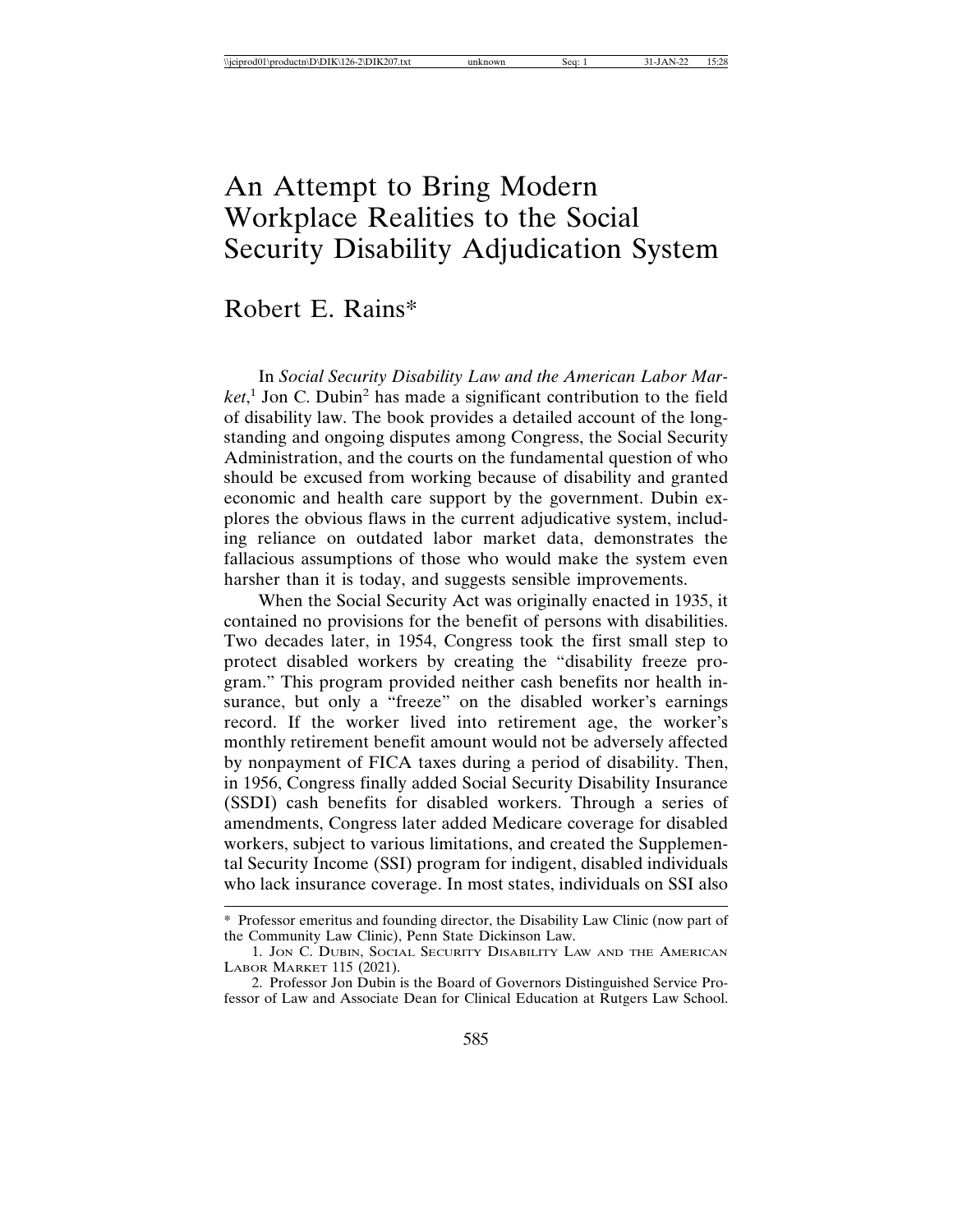become eligible for Medical Assistance (Medicaid). The statutory and regulatory tests for being disabled are the same for Disability Insurance (DI) benefits and adult SSI disability benefits. (The complex rules for disabled children seeking SSI are beyond the scope of Dubin's book and this review.)

One of the reasons why Congress initially provided no benefits for disabled workers under the Social Security Act was the perceived difficulty of crafting a workable and fair definition of disability. That problem, as illustrated in *Social Security Disability Law*, has persisted to the present day and will likely never be finally resolved. The current statutory language defining disability reads:

An individual shall be determined to be under a disability only if his physical or mental impairment or impairments are of such severity that he is not only unable to do his previous work but cannot, considering his age, education, and work experience, engage in any other kind of substantial gainful work which exists in the national economy, regardless of whether such work exists in the immediate area in which he lives, or whether a specific job vacancy exists for him, or whether he would be hired if he applied for work. For purposes of the preceding sentence . . . "work which exists in the national economy" means work which exists in significant numbers either in the region where the individual lives or in several regions of the country.3

Although this appears to be a quite detailed definition, Professor Dubin cogently notes, "the statutory definition does not create a precise, objective, or scientifically determined standard but one that is socially constructed."<sup>4</sup>

Under current regulations, the Social Security Administration (the SSA) utilizes a five-step "sequential evaluation of disability."<sup>5</sup> At step one, the SSA asks whether the claimant is engaging in "substantial gainful activity" (SGA).<sup>6</sup> If so, she is not disabled (no matter how disabled she is), and the evaluation ends. If not, the SSA proceeds to step two: does the claimant have a severe impairment or combination of impairments?<sup>7</sup> If not, she is not disabled, and the evaluation stops. If so, the SSA proceeds to step three: does the claimant have an impairment that meets or equals in severity any of the impairments in the "Listing of Impairments"?<sup>8</sup> If so, the claim-

<sup>3. 42</sup> U.S.C. § 423(d)(2)(A) (2006); 42 U.S.C. § 1382c(a)(3)(B) (2018).

<sup>4.</sup> DUBIN, *supra* note 1, at 115 (2021).

<sup>5. 20</sup> C.F.R. § 404.1520 (2020).

<sup>6.</sup> *Id.*

<sup>7.</sup> *Id.*

<sup>8.</sup> *Id.*; 20 C.F.R. pt. 404, subpart P, app. 1 (2020).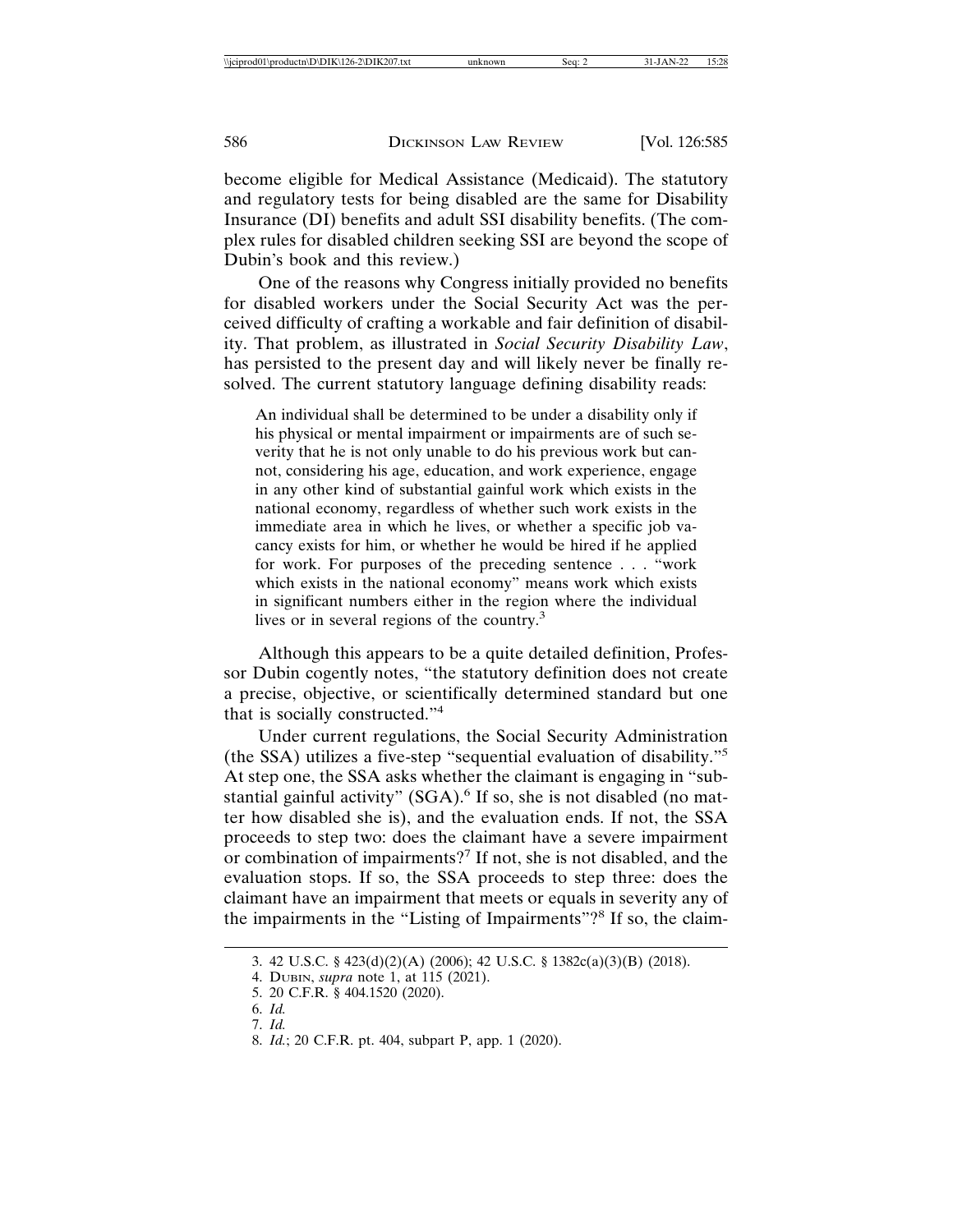ant is disabled, and the evaluation stops. If not, the SSA proceeds to step four: can the claimant, given her "residual functional capacity" (RFC), return to her past relevant work, i.e., work performed in the last 15 years?<sup>9</sup> If so, she is not disabled, and the evaluation stops. If not, the SSA proceeds to the final step: can the claimant, given her RFC, age, education, and work experience, perform other jobs that exist in significant numbers in the national economy?10 If so, she is not disabled. If not, she is disabled.

In *Social Security Disability Law*, Professor Dubin analyzes many deficiencies in the current system. For instance, in order to make the vocational assessments at steps four and five, it is necessary to categorize jobs in the labor market, both as to their exertional requirements (sedentary, light, medium, heavy, very heavy) and non-exertional requirements (mental, sensory, postural, manipulative, etc.). Unfortunately, the primary source administratively noticed by the SSA to make these determinations is the Department of Labor's *Dictionary of Occupational Titles* (the DOT), which has not been updated in three decades!<sup>11</sup>

Even the Department of Labor itself considers the DOT to be obsolete.12 The DOT was last updated before near-universal computerization and the digital revolution, the age of robotics, and widespread outsourcing. Although the SSA continues to rely on the existence of 200 unskilled sedentary occupations, by 1977 the revised DOT had already recognized that only 137 such occupations remained.13 And some of those remaining unskilled sedentary occupations which theoretically exist in significant numbers, such as "dowel inspector" and "vamp strap ironer," are highly questionable at best.<sup>14</sup>

The theoretical job most frequently cited in SSA decisions denying benefits is "addresser," which has been used to deny benefits in 9.5 percent of such cases.<sup>15</sup> According to the DOT, this job involves "addressing envelopes, cards and packages by hand and typewriters."16 (Query: when was the last time that you received mail from an office with a handwritten address? And when was the last time that you saw a typewriter actually in use in any office?)

<sup>9. 20</sup> C.F.R. §§ 404.1520, 416.920. 10. *Id.* 11. DUBIN, *supra* note 1, at 35, 45–46. 12. *Id.* at 45–46, 46 n.38. 13. *Id.* at 103. 14. *Id.* at 103 n.5. 15. *Id.* at 48–49, 48 n.53. 16. *Id.* at 49.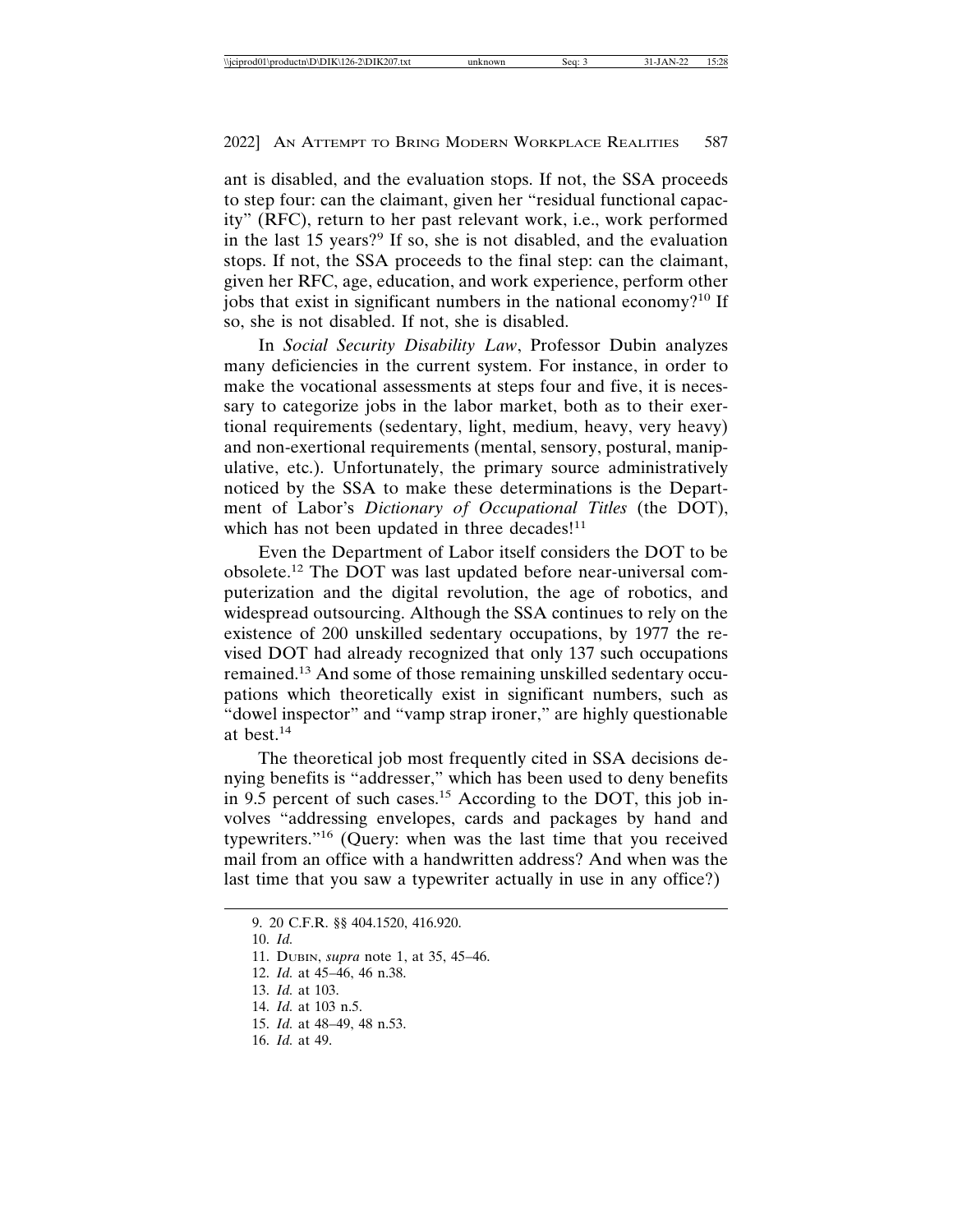Dubin points out the irony of the SSA's continuing reliance on the 30+-year-old DOT to adjudicate cases since the agency does not consider work performed more than 15 years ago to constitute "past relevant work." The SSA's regulations explain, "A gradual change occurs in most jobs so that after 15 years it is no longer realistic to expect that skills and abilities acquired in a job done then continue to apply."<sup>17</sup>

In an attempt to bring some semblance of uniformity to the decision-making process, in 1978 the SSA promulgated the Medical-Vocational Guidelines (commonly referred to as the "grids"), consisting of three charts purporting to direct decisional outcomes for individuals based on their exertional RFC, age, education, and previous work experience.<sup>18</sup> Significantly, the grids do not dictate the result where an individual has solely nonexertional impairments, and they "may not be fully applicable" where an individual has both exertional and nonexertional impairments. This has led to complex and largely unresolved issues of "grid exception cases," including "cases where the administratively noticed grid occupational and job bases are eroded by the presence of nonexertional limitations, falling between two exertional RFC categories or lacking the exertional RFC for even the full range of sedentary work."<sup>19</sup>

The vocational experts (VEs) who testify at many hearings, not only still rely on the DOT, but are not subject to any rigorous quality control to become VEs. Unlike lay representatives seeking direct payment of fees, VEs are not required to pass any examination.20 And they often fail to provide any meaningful basis for their conclusions.<sup>21</sup>

Dubin notes that there are enormous inconsistencies among administrative law judges (ALJs), VEs, and the courts in determining what constitutes a "significant number of jobs" that a person with disabilities could theoretically perform and thus be ruled ineligible for benefits.22 "Courts have found as few as 174 regional jobs and 25,000 national jobs sufficient while finding as many as 1,800 regional jobs and 120,350 national jobs insufficient."<sup>23</sup>

Although there are many fine and honest Social Security ALJs, there have been individual instances of corruption, as well as a 1992

<sup>17. 20</sup> C.F.R. §§ 404.1565(a), 416.965(a).

<sup>18.</sup> *Id.* pt. 404, subpart P, app. 2 § 200.00.

<sup>19.</sup> *Id.* pt. 404, subpart P, app. 2 § 200.00(e); DUBIN, *supra* note 1, at 72.

<sup>20.</sup> DUBIN, *supra* note 1, at 43.

<sup>21.</sup> *Id.*

<sup>22.</sup> *Id.* at 42.

<sup>23.</sup> *Id.*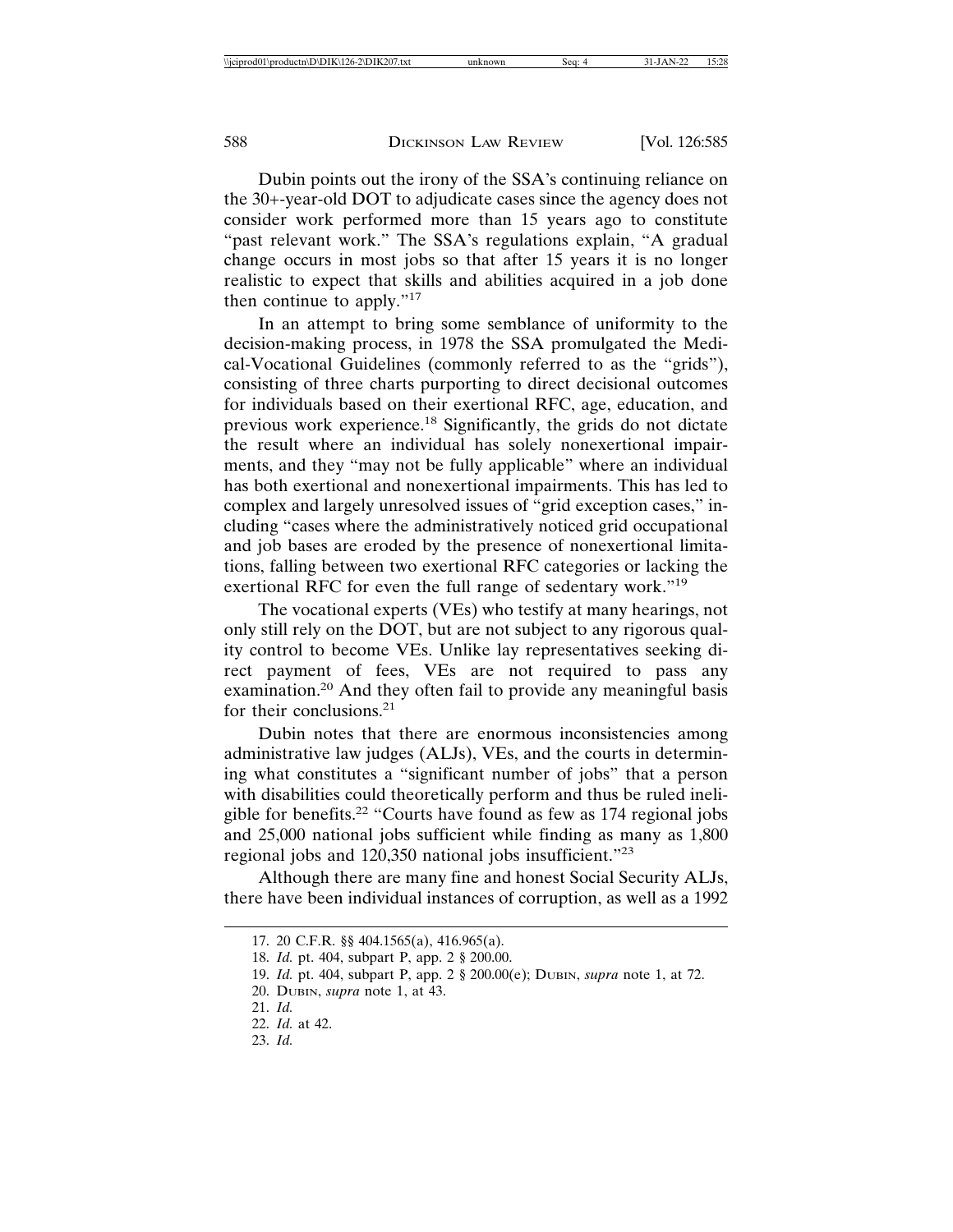finding by the Government Accounting Office (GAO) of "unexplained differences in approval rates by race, with lower approval rates for African American claimants at the ALJ level."24 Despite an effort by the SSA to address this problem, in 2002 the GAO reported a lack of progress in correcting it.<sup>25</sup>

Against this background, there have unsurprisingly been calls to change the system for determining eligibility benefits. Unfortunately, some of these proposals would make the system even more claimant unfriendly than it is today. For example, former SSA Deputy Commissioner Mark J. Warshawsky, who is now at the American Enterprise Institute, and Ross A. Marchand, who is now the director of policy for the Taxpayer Protection Alliance, have proposed generally eliminating consideration of a claimant's age, education, work experience and work skills.<sup>26</sup> Dubin easily demonstrates how these and other restrictive proposals are utterly inconsistent with the realities of today's labor market. (Consider: if someone had the late Stephen Hawking's physical infirmities but instead of being a genius had only a third-grade education, would that person be reasonably capable of employment? Doing what?)

Professors David Autor and David Dorn, labor economists, have argued that there has been substantial growth in the "lower tail" skills quartile job market, hence more opportunities for physically impaired workers with limited job skills.<sup>27</sup> The problem with their analysis is that it is incomplete and at odds with the realities of today's labor market. As Dubin explains, the bulk of the jobs in this category have heavy physical demands. For example, in the food service industry where most of the growth has occurred, standing is generally required 97.4 percent of the workday.28 These are not realistic jobs for the older, unskilled former workers with back or leg impairments, who constitute a significant proportion of claimants.

The reality, as Dubin documents, is that the American system of disability adjudication and benefits is one of the harshest in the developed world. In 2013, all then-existing former SSA Commissioners, who had been appointed by presidents of both parties, signed an open letter attesting to the strictness of our standards for benefits.29 We spend substantially less on disability benefits as a

24. *Id.* at 146. 25. *Id.* 26. *Id.* at 111. 27. *Id.* at 125. 28. *Id.* at 126. 29. *Id.* at 133–34.